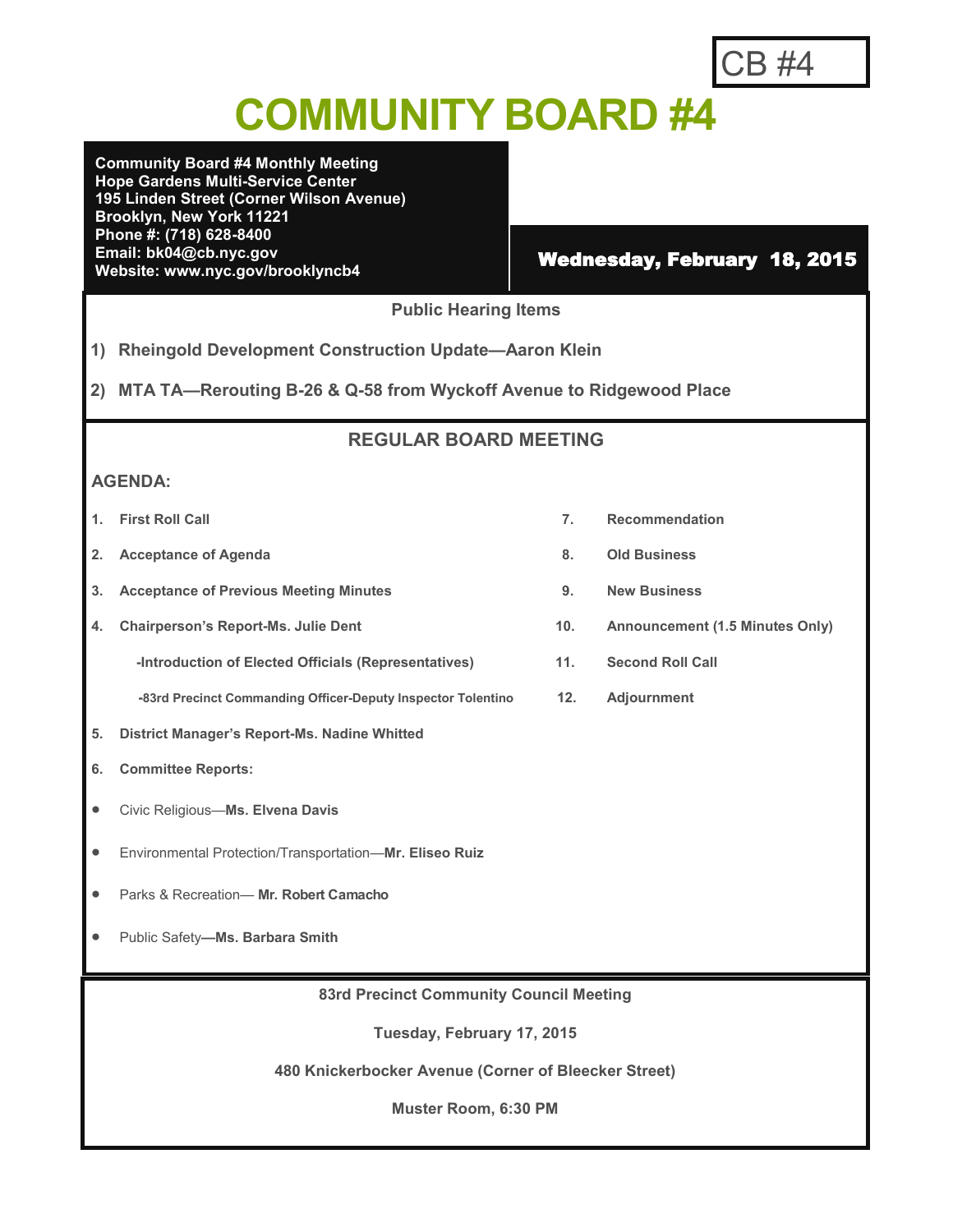

### **Community Board #4**

# **Pg. 2**



### **MTA—New York City Transit**

#### **Re: Service Diversions for L Line in Spring 2015**

The MTA New York City Transit's plans for weekend and weeknight construction work along the **L** subway line in spring 2015 which will necessitate diversions for people traveling between Brooklyn and Manhattan.

During weeknights for the nine weeks from March 24 to May 22 (Tuesday-Friday between 12:01 a.m. and 5:00 a.m.) and the six weekends from April 11 to May 18 (from 12:01 a.m. Saturday until 5:00 a.m. Monday), the following alternate operations will be in effect:

- The **L** line will operate normally between Lorimer Street and Canarsie-Rockaway Parkway
- A free shuttle bus will operate from the Lorimer Street **L** station to the Marcy Avenue **J M** station.
- Extra M14 service will be added from 8th Avenue to 1st Avenue in Manhattan.

As always, posters alerting our customers of these diversions will be posted in all affected stations before these weekends, **MTA NYC** Transit personnel will be at the Lorimer Street station to direct customers to the shuttle buses, and these diversions will also be on our website at **www.mta.info.** If you have any questions or concerns regarding this issue, please feel free to contact Andrew Inglesby, Assistant Director, Government and Community Relations at 646-252-2658.

**Bushwick Community Partnership Program would like to invite you to: GANGS—A GUIDE TO UNDER-STANDING STREET GANGS**

**It's time to put Myths and Old Information away, because if you think it's just about blue and red, you're wrong.**

**Come and hear what the District Attorneys Expert on Gangs has to say about what Gangs activity really means and how to identify it, the strategies they use and who the gangs target for membership.**

**WHEN: Tuesday February 17th, 10:30am, Networking starts at 10:00am**

**WHERE: 790 Bushwick Avenue, DeKalb Public Library (Basement Auditorium)**

The Workshop will be taking place during our Scheduled monthly Network meeting.

**Bklyn Public Library**

**First Five Years.** Volunteers assist library staff with programs, provide experiences with books in language rich environments so that young children will develop the skills they will need to be successful in school.

**Resume Coach.** Volunteers assist job seekers by providing individual help with resume, cover letter, and other employment related objectives.

The Brooklyn Public Library is excited to promote the following educational resources and services at your local library branch.

- **DeKalb Library**—790 Bushwick Avenue at DeKalb Avenue, Brooklyn, NY 11221—Phone (718) 455-3898.
- **Washington Irving Library**—360 Irving Avenue at Woodbine Street, Brooklyn, NY 11237—Phone (718) 628-8378.

**Hope Gardens Community Center—422 Central Avenue (Bet. Woodbine & Palmetto Streets) Phone #: 718-919-1673**

#### **Offerings:**

- **Flag Football—Boys—Ages 13-<sup>21</sup> Saturdays 11am—2pm**
- **Basketball Ages 13-<sup>21</sup> Monday and Wednesday 7:30pm –10pm**
- **Rites of Passage Ages—13–21 Monday 6:30pm— 7:30pm**
- **Friday on Fleet Ages—13-<sup>21</sup> Friday 6:30pm-8:30pm**
- **Zumba—Ages—16 and up Monday & Wednesday 6:30pm—7:30pm / Saturday 10am-11am January 7th through June 19th**
- **Cook Off—Free cooking class for ladies—ages 13-<sup>21</sup> Monday 7:30pm-10pm**
- **Basic Computer Classes—Free Bilingual (Spanish & English) Open to Adults 18 and over, For Beginners Saturday 12:15-2:15pm. For More Information—Extension 221**
- **Clases de Computacion—Gratis Bilingue (Español y Inglés) Abierto a Adultos con 18 Años o Más, Para Principiantes Sabados 12:15-2:15pm. Para más informacion-Extensión 221**

**ADULTS Only!!!**